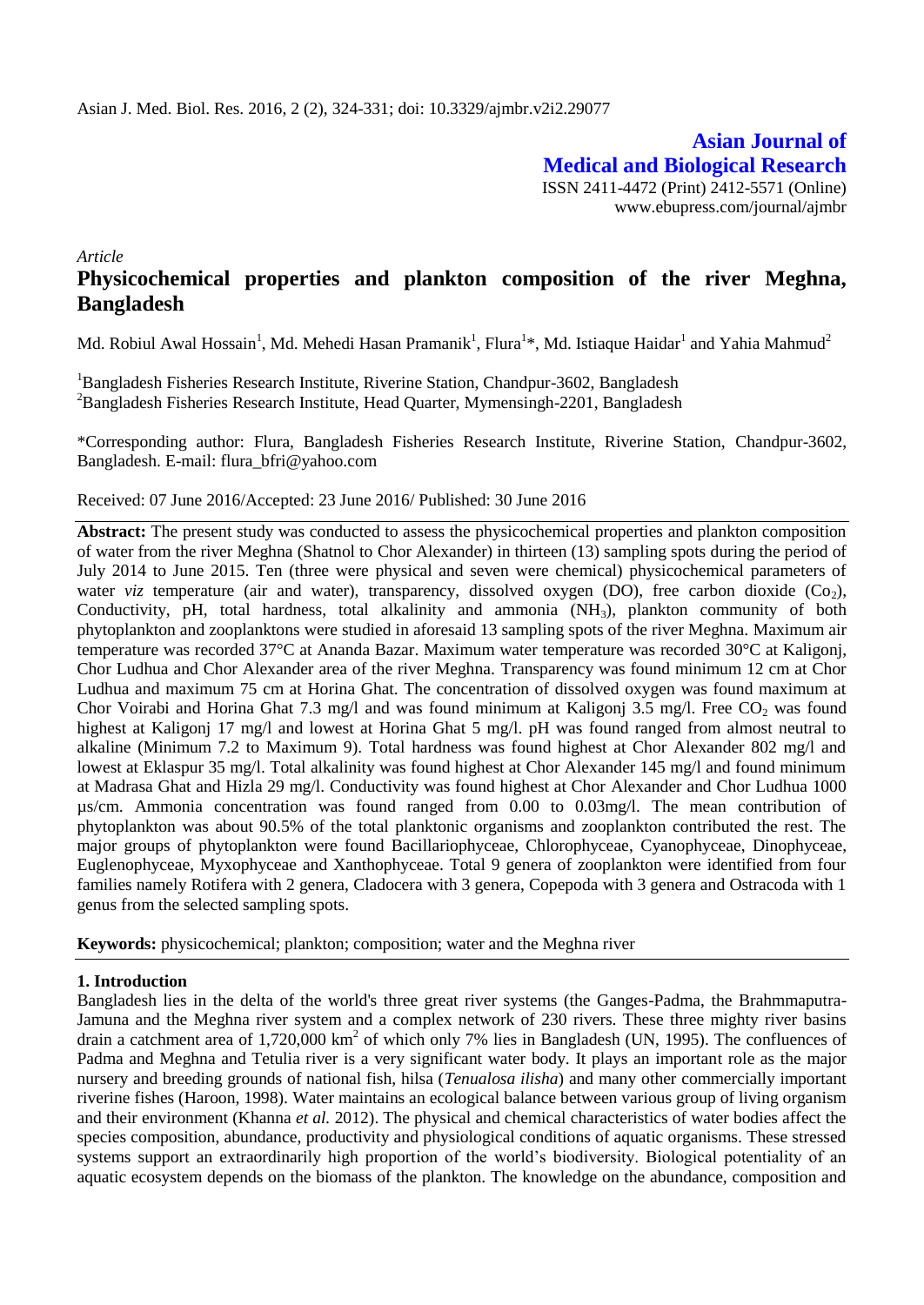seasonal succession of the same is a prerequisite for the successful management of an aquatic ecosystem (Ahmed *et al.* 2003). Phytoplankton is one of the most essential characteristics of the aquatic ecosystem for maintaining its stability and a means of coping with any environmental change (Hambright and Zohary, 2000). Therefore, phytoplankton population observation may be used as a reliable tool for biomonitoring studies to assess the pollution status of aquatic bodies. Phytoplankton is the primary producers for the entire aquatic body and comprises the major portion in the ecological pyramids (Odum, 1971). In the consumer food chain of aquatic ecosystems zooplankton play an important role in the transfer of energy from the primary producer to fish. They play an important role in the natural food chain which constitute important food item of omnivorous and carnivorous fishes. Over the last few decades, there has been much interest in the processes influencing the development of phytoplankton communities, primarily in relation to physicochemical factors (Akbay *et al.* 1999 and Peerapornpisal *et al.* 1999). The algae co-occur even though each species has a specific niche based on its physiological requirements and the constraints of the environment. The present baseline information of the physicochemical properties of river water and plankton composition would be a useful tool for further ecological assessment and monitoring of the river quality.

#### **2. Materials and Methods**

#### **2.1. Study area**

The present study was carried out monthly during the year July 2014 to June 2015. Total thirteen (13) sampling stations with respective GPS point namely Madrasa Ghat (MG), Ananda Bazar (AB), Eklaspur (Ep), Shatnol (Sn), Horina Ghat (HG), Haim Chor (HC), Chor Voirabi (CV), Ishanbala (Ib) at Chandpur, Alexander (Axr), Chor Ludhua (CL) at Luximpur, Kaligonj (Kg), Hizla (Hz) at Barisal and Chor Jalalpur (CJ) at Shariatpur district were selected on the river Meghna for the collection and analysis of water and plankton samples (Table 1).

| <b>Serial No.</b> | <b>Name</b>                    | <b>GPS</b> Location (Latitute, Longitute) |
|-------------------|--------------------------------|-------------------------------------------|
| 1.                | Madrasa Ghat (MG), Chandpur    | 23014.116'N, 90038.423'E                  |
| 2.                | Ananda Bazar (AB), Chandpur    | 23014.825'N, 90038.756'E                  |
| 3.                | Eklaspur (Ep), Chandpur        | 23022.487'N, 90036.313'E                  |
| 4.                | Shatnol (Sn), Chandpur         | 23027.726'N, 90035.402'E                  |
| 5.                | Horina Ghat (HG), Chandpur     | 23009.717'N, 90038.560'E                  |
| 6.                | Haim Chor (HC), Chandpur       | 23005.307'N, 90038.882'E                  |
| 7.                | Chor Voirabi (CV), Chandpur    | 23002.072'N, 90039.219'E                  |
| 8.                | Ishanbala (Ib), Chandpur       | 23008.110'N, 90038.015'E                  |
| 9.                | Chor Jalalpur (CJ), Sariatpur  | 23004.257'N, 90039.403'E                  |
| 10.               | Hizla (Hz), Barisal            | 22053.941'N, 90031.984'E                  |
| 11.               | Kaliganj (Kg), Barisal         | 22052.514'N, 90035.753'E                  |
| 12.               | Chor Ludhua (CL), Laxmipur     | 22045.523'N, 90049.511'E                  |
| 13.               | Chor Alexandar (Axr), Laxmipur | 22041.275'N, 90050.348'E                  |

#### **2.2. Sample collection**

Water samples were collected from the selected sampling spots (Table1). Surface water samples were collected from 15-30 cm below the river water surface and at distances of 40-80 cm from the bank of the river in labeled sample bottles that were washed with conc.  $HNO<sub>3</sub>$  and rinsed repeatedly with distilled water. Before sample collection, sample bottles were rinsed three times also with the river water. Plankton samples were collected from each sampling sites normally at early morning by standard drop count method (APHA, 1995) during the study period. Replicate plankton samples were collected by means of a bucket (50litre) and filtered through bolting silk plankton net of 50µ. The filtrate were transferred to 100ml plastic bottle and preserved immediately in 1:100 Lugol's solution. Counting and identification were done as per Ward and Whipple (1959) and Presecot (1962).

## **2.3. Assessment of physicochemical properties**

Physicochemical water quality parameters such as water temperature ( ${}^{0}C$ ), air temperature ( ${}^{0}C$ ), Conductivity (μs/cm), transparency (cm), dissolve oxygen (mg/l), free carbon dioxide (mg/l), pH, total alkalinity (mg/l), total hardness (mg/l) and ammonia (mg/l) were analyzed on the same day of sampling. The transparency of the water was measured using 20 cm diameter Secchi disc, which was dipped into the water till the disk disappeared and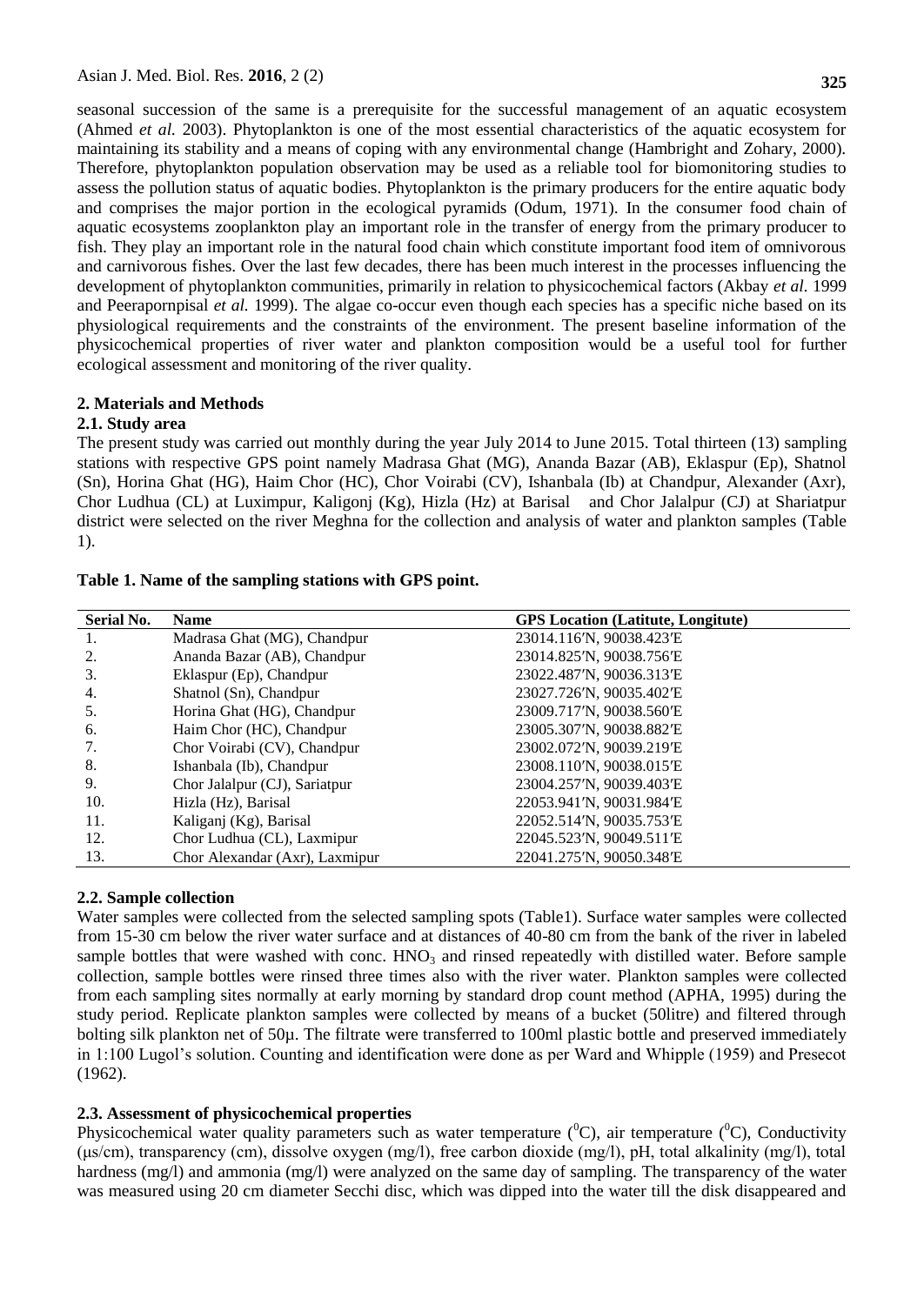the depth was recorded. A centigrade thermometer measured temperature of air and water. Free  $CO<sub>2</sub>$  content was determined by phenolphthalein indicator method (Welch, 1948). Total alkalinity was estimated by using phenolphthalein and methyl orange indicator method (Welch, 1948). Total hardness was determined by EDTA titrimetric method (APHA, 1995). HACH water test kit (Model-FF-2, USA) was used to measure pH, dissolved oxygen (DO) and ammonia (NH3). Conductivity was measured by EC meter (HANNA instruments: H19143).

## **2.4. Statistical analysis**

MS Excel 2010 version was used to the analysis of data obtained, which include descriptive analyses. Likewise correlation was also utilized in the case of testing for any significant correlation between the variables.

## **3. Results and Discussion**

The physicochemical parameters (Avg.  $\pm$  SD) values obtained from the thirteen (13) sites of the river Meghna were given in Table 2. Presence of phytoplankton and zooplankton were given in Tables 3, 4 and 5. Dominating groups of plankton and total counted plankton were shown in Table 3.

**Table 2. Physicochemical properties of water in the selected sampling spots of the river Meghna.** 

| <b>Places</b>          |                             |           |                |             |                                            | <b>Parameters</b> |                                 |                   |                   |                     |
|------------------------|-----------------------------|-----------|----------------|-------------|--------------------------------------------|-------------------|---------------------------------|-------------------|-------------------|---------------------|
|                        | Air                         | Water     | <b>Tranper</b> | DO.         | Free                                       | pH                | Т.                              | Т.                | Conductivity      | NH <sub>3</sub>     |
|                        | Temp.                       | Temp.     | ency           | (mg/l)      | Co <sub>2</sub>                            |                   | <b>Hardness</b>                 | <b>Alkalinity</b> | $(\mu s/cm)$      | (mg/l)              |
|                        | $(^0c)$                     | ("c)      | (cm)           |             | (mg/l)                                     |                   | (mg/l)                          | (mg/l)            |                   |                     |
| MG                     | 15.6-37                     | 17.8-30   | 25-59          | $5.5 - 6.5$ | $8.4 - 10$                                 | $7.8 - 8.25$      | 60-68                           | 29-50             | 148-280           | $00-0.03$           |
| $\mathbf{A}\mathbf{B}$ | 21-37                       | 21.1-30   | 26-50          | $6.2 - 6.4$ | $10.4 - 16.5$                              | $7.8 - 8.5$       | 46-88                           | 48-62             | 163-281           | $0.0\,$             |
| Ep                     | $22 - 26$                   | 20-29     | 16-66          | $5.0 - 6.0$ | 8.0-13.4                                   | $7.3 - 7.5$       | $35 - 67$                       | 27-48             | 141-263           | $0.0\,$             |
| Sn                     | 18.9-25                     | 21.1-29   | 38.3-62        |             | $4.0 - 6.4 \quad 5.6 - 13.8$               | $7.3 - 7.5$       | 36-69                           | $30 - 50$         | 137-268           | $0.0\,$             |
| HG                     | $22.2 - 26$                 | 19-24     | 45-75          | $7.2 - 7.3$ | $5.0 - 5.2$                                | $7.5 - 8.3$       | 88-90                           | 41-45             | 272-290           | $0.02 - 0.03$       |
| <b>HC</b>              | 21-32                       | 18.9-29   | $35 - 50$      | $5.3 - 5.7$ | $9.5 - 12$                                 | $7.8 - 8.0$       | 120-185                         | 130-132           | 223-277           | $0.0\,$             |
| $\mathbf{C}\mathbf{V}$ | 16.7-32                     | 16.1-29.5 | $33 - 56$      | $5.7 - 7.3$ | $12 - 17$                                  | $8.0 - 8.3$       | 102-124                         | 58-132            | 211-275           | $0.0\,$             |
| $\mathbf{I}$           | $20.3 - 30$                 | 18.9-28.5 | 20-41          | $5.2 - 7.2$ | $8.8 - 15$                                 | $7.8 - 8.3$       | 96-121                          | 36-79             | 218-282           | $0.0\,$             |
| $_{\rm CJ}$            | 21.1-32                     | 19.4-30.5 | 21-40          | $5.6 - 7.1$ | $8.6 - 15.1$                               | $7.5 - 8.3$       | 94-120                          | 42-80             | 214-288           | $0.0\,$             |
| Hz                     | 22.2-30                     | 21.1-28   | 21-39          | $5.2 - 7.1$ | $9.2 - 14$                                 | $8.0 - 9.0$       | 48-97                           | 29-71             | 176-199           | $0.0\,$             |
| Kg                     | 22.2-30                     | 20.0-30   | 19-30          | $3.5 - 7.2$ | $15 - 17$                                  | $7.8 - 8.3$       | 85-103                          | 38-71             | 174-279           | $0.0\,$             |
| CL                     | 21.1-32                     | 18.9-30   | $12 - 27$      | $4.5 - 6.8$ | 11.4-13                                    | $8.0 - 8.5$       | 115-403                         | 54-137            | 400-1000          | $0.0\,$             |
| Axr                    | 18.9-30                     | $19-30$   | 15-41          | $3.7 - 6.5$ | 13.0-14                                    | $8.0 - 8.2$       | 417-802                         | 100-145           | 370-1000          | $0.0\,$             |
| Mean±<br><b>SD</b>     | $1.4\pm 24.8$ $1.4\pm 23.7$ |           | $9.4 \pm 36.3$ |             | $0.6 \pm 5.9$ $2.6 \pm 11.3$ $0.3 \pm 7.9$ |                   | $151 \pm 141.5$ $32.2 \pm 67.9$ |                   | $175.6 \pm 301.1$ | $0.008\pm$<br>0.003 |

# **3.1. Physical properties**

## **3.1.1. Air and water temperature**

Water temperature is an important factor in any aquatic environment affecting biological processes. Temperature is a common indicator to assess the physical condition of water quality. Temperature impacts both the chemical and biological characteristics of surface. From the recorded results the minimum and maximum temperature were shown a great variation from upstream to downstream. High and low seasonal variations were observed at all the sites. Water temperature was high due to low water level, high air temperature and clean atmosphere. Maximum air temperature was recorded 37°C at Ananda Bazar and minimum at 15.6°C at Madrasa Ghat area. Maximum water temperature was recorded 30°C at Kaligonj, Chor Ludhua and Chor Alexander area of the river Meghna and minimum value was recorded from Chor voirabi area (Table 2). The surface water temperature of the river was found always lower than air temperature. The marked variation and significant differences in physicochemical properties of the water indicate the different environmental conditions.

## **3.1.2. Transparency**

In the present study, transparency was found minimum 12 cm at Chor Ludhua and maximum 75 cm at Horina Ghat with a mean of 36.27±9.40 at different sampling stations (Table 2). The transparency of water was found higher at the low tidal stretch of the river. Almost slide mixing muddy water was found in around the estuarine region. Khan and Chowdhury (1994) reported that higher transparency occur during winter and summer due to absence of rain, runoff and flood water as well as gradual settling of suspended particles.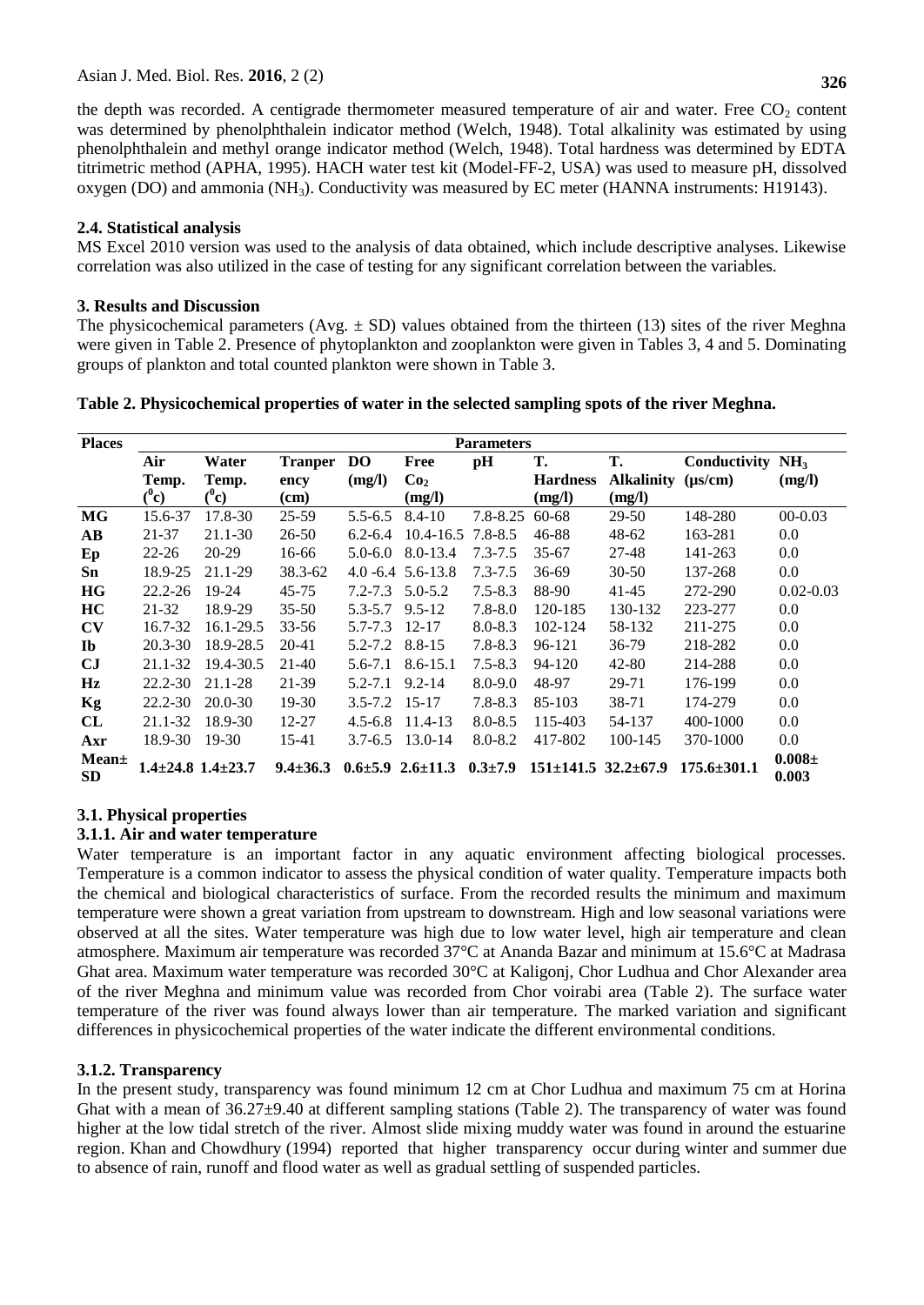## **3.2. Chemical properties**

#### **3.2.1. Dissolved oxygen (DO)**

Dissolve oxygen is the sole source of oxygen for all the aerobic aquatic life and hence it is considered as an important measure of purity for all waters. It reflects the water quality status and physical and biological processes in waters and shows the metabolic balance of a river system. Dissolve oxygen is an important water quality parameter in assessing water pollution (Laluraj *et al.,* 2002). In the present study, the concentration of dissolved oxygen was found maximum at Chor Voirabi and Horina Ghat 7.3 mg/l and was found minimum at Kaligonj 3.5 mg/l with a mean of  $5.92\pm0.61$  mg/l (Table 2). Dissolved oxygen content was found gradually decreasing from the upper to lower stretches of the river system (Table 2). Rani *et al.* (2004) also reported lower values of dissolved oxygen in summer season due to higher rate of decomposition of organic matter and limited flow of water in low holding environment due to high temperature. The cause of maximum dissolve oxygen in winter months may be due to the reduced rate of decomposition by decreased microbial activity at low temperature (Prasad and Singh, 2003).

## **3.2.2. Free carbon dioxide (Free Co2)**

Free CO<sub>2</sub> was found highest at Kaligonj 17 mg/l and lowest at Horina Ghat 5 mg/l (Table 2). Free Co<sub>2</sub> content was found gradually decreasing from the upper to lower stretches of the river system. The rise in temperature in the river water could be correlated with increase in carbon dioxide levels (Talling, 1957) when the water level decreased sharply during summer.

## **3.2.3. pH**

pH can affect the aquatic life indirectly by altering other aspects of water chemistry e.g. low pH levels can increase the solubility of certain heavy metals. In the present study, pH was found ranged from neutral to alkaline (Minimum 7.2 to Maximum 9) at different stations with a mean 7.94±0.3 (Table 2). During the entire period of study pH of surface water was found mostly alkaline in nature. The high values may be due to attributed pollution by water flow and circulation. Fluctuations in pH values during different season of the year were attributed to factors like removal of  $CO<sub>2</sub>$  by photosynthesis through bicarbonate degradation, dilution of waste with fresh water, reduction in salinity and temperature, and decomposition of organic matter (Rajasegar, 2003). According to (Chisty, 2002) pH value is very important for plankton growth. Marathi *et al.* (2007) reported pH is ranged 5 to 8.5 is best for plankton growth.

## **3.2.4. Total hardness**

Hardness is important to aquaculture. Hardness of water influenced by the most common sources like as calcium and magnesium and calcium and magnesium are essential in the biological processes of aquatic animals, especially for bone and scale formation in fish (Wurts and Durborow, 1992). In the present study, total hardness was found highest at Chor Alexander 802 mg/l and lowest at Eklaspur 35 mg/l in different sampling locations (Table 2). High values may be due to the addition of calcium and magnesium salts in river water. The increase in hardness can be attributed to the decrease in water volume and increase in the rate of evaporation at high temperature. Hujare (2008) reported total hardness was higher in summer than rainy season and winter season.

## **3.2.5. Total alkalinity**

Alkalinity of water is its capacity to neutralize a strong acid and is characterized by presence of all hydroxyl ions capable of combining with hydrogen ions (Koshy and Nayar, 2000). Total alkalinity was found highest at Chor Alexander 145 mg/l and found minimum at Madrasa Ghat and Hizla 29 mg/l (Table 2). Bhuiyan (1970) recorded the total alkalinity of medium productive water body ranging from 25 to 100 mg/l. Buffering capacity of rivers depends on alkalinity whereas alkalinity is measured to determine the ability of river to resist changes in pH.

## **3.2.6. Conductivity**

Conductivity has a relationship with transparency. When conductivity showed an increasing trend then transparency showed a decreasing trend. Conductivity was found highest at Alexander and Chor Ludhua 1000 µs/cm and was found minimum at Eklaspur 141 µs/cm (Table 2). Increasing levels of conductivity and cations are the products of decomposition and mineralization of organic materials (Abida, 2008).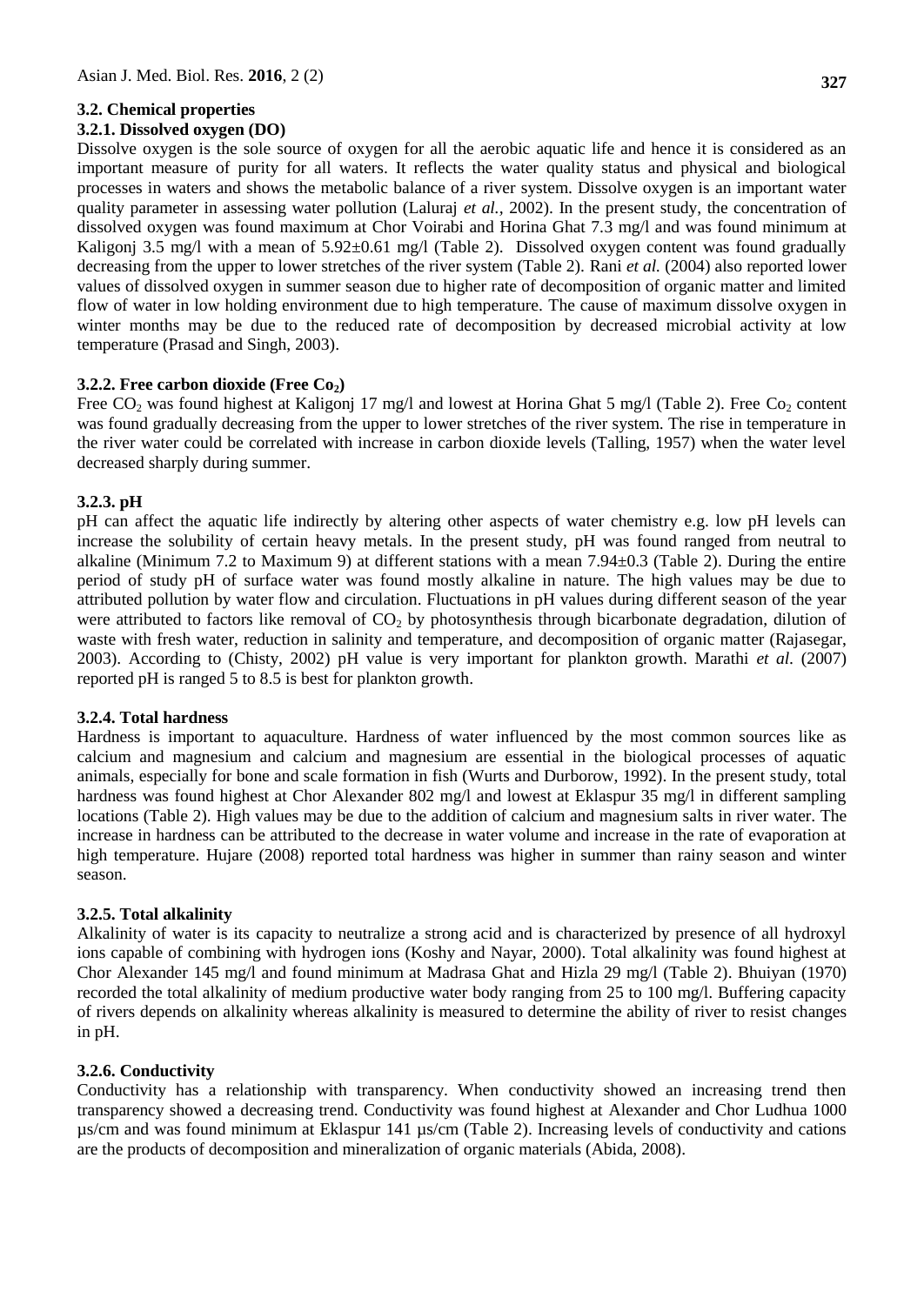## **3.2.7. Ammonia**

During the study period, ammonia concentration was found ranged from 0.00 to 0.03 mg/l. Maximum value was recorded from Horina Ghat (Table 2). These values indicate till date ammonia concentrations in the selected sampling spots remain in the suitable range. These values are much lower than the Chisty (2002) and Rani *et al.* (2004).

#### **3.3. Plankton composition**

Abundance and quantity of plankton of both phytoplankton and zooplankton in 13 sampling stations of the river Meghna has been presented in Tables 3, 4 and 5.

**Table 3. Mean quantitative values of plankton with dominating genera in selected sampling points of the river Meghna.**

| <b>Places</b> | <b>Total Phyto.</b> | <b>Dominating Phyto.</b>          | Other Phyto.       | Total Zoo.        | Dominating Zoo. (No./l)              | Other Zoo.         |
|---------------|---------------------|-----------------------------------|--------------------|-------------------|--------------------------------------|--------------------|
|               | (No <sub>n</sub> )  | (No <sub>n</sub> )                | (No <sub>n</sub> ) | (No,I)            |                                      | (No <sub>n</sub> ) |
| MG            | $146\times10^{2}$   | $(91\times10^2)$<br>Ulothrix      | $55 \times 10^2$   | $33\times10^2$    | <i>Brachionus</i> $(25\times10^2)$   | $8\times10^2$      |
| AB            | $59\times10^{2}$    | Ulothrix $(19\times10^2)$         | $40\times10^2$     | $12\times10^2$    | <i>Brachionus</i> $(10\times10^2)$   | $2\times10^2$      |
| EP            | $256\times10^{2}$   | Melosera $(105\times10^2)$        | $151\times10^{2}$  | $4\times10^2$     | $(3\times10^2)$<br><b>Nauplius</b>   | $1\times10^2$      |
| Sn            | $29\times10^2$      | Ulothrix $(17\times10^2)$         | $12\times10^2$     | $8\times10^2$     | <b>Brachionus</b><br>$(5\times10^2)$ | $3\times10^2$      |
| <b>HG</b>     | $410\times10^{2}$   | <i>Ulothrix</i> $(183\times10^2)$ | $227 \times 10^2$  | $26 \times 10^2$  | <i>Brachionus</i> $(19\times10^2)$   | $7\times10^2$      |
| HC            | $267\times10^{2}$   | Ulothrix $(193\times10^2)$        | $74\times10^2$     | $18\times10^2$    | <i>Brachionus</i> $(14\times10^2)$   | $4\times10^2$      |
| <b>CV</b>     | $305 \times 10^2$   | Ulothrix $(235\times10^2)$        | $70\times10^2$     | $13\times10^2$    | <i>Brachionus</i> $(9\times10^2)$    | $4\times10^2$      |
| <b>Ib</b>     | $293\times10^2$     | Ulothrix $(185\times10^2)$        | $108 \times 10^2$  | $30\times10^2$    | <i>Brachionus</i> $(22\times10^2)$   | $8\times10^2$      |
| $C_{\rm J}$   | $239\times10^{2}$   | Ulothrix $(98\times10^2)$         | $141\times10^{2}$  | $35\times10^2$    | <i>Brachionus</i> $(20\times10^2)$   | $15\times10^2$     |
| HZ.           | $443\times10^{2}$   | Ulothrix $(305\times10^2)$        | $138\times10^2$    | $27\times10^2$    | <i>Brachionus</i> $(20\times10^2)$   | $7\times10^2$      |
| KG            | $389 \times 10^2$   | Ulothrix $(278\times10^2)$        | $111 \times 10^2$  | $26\times10^2$    | <i>Brachionus</i> $(17\times10^2)$   | $9\times10^2$      |
| <b>CL</b>     | $230\times10^2$     | Ulothrix $(169\times10^2)$        | $61\times10^{2}$   | $11\times10^2$    | <b>Brachionus</b><br>$(8\times10^2)$ | $3\times10^2$      |
| Axr           | $196 \times 10^2$   | Ulothrix $(112\times10^2)$        | $84\times10^2$     | $6\times10^2$     | <b>Nauplius</b><br>$(3\times10^2)$   | $3\times10^2$      |
| <b>Total</b>  | $3252\times10^{2}$  | $1990 \times 10^{2}$              | $1272\times10^{2}$ | $249\times10^{2}$ | $175\times10^{2}$                    | $74\times10^2$     |



 **Figure 1. Plankton composition of the river Meghna (Shatnol to Chor Alexandar).**



 **Figure 2. Zooplankton composition of the river Meghna (Shatnol to Chor Alexandar).**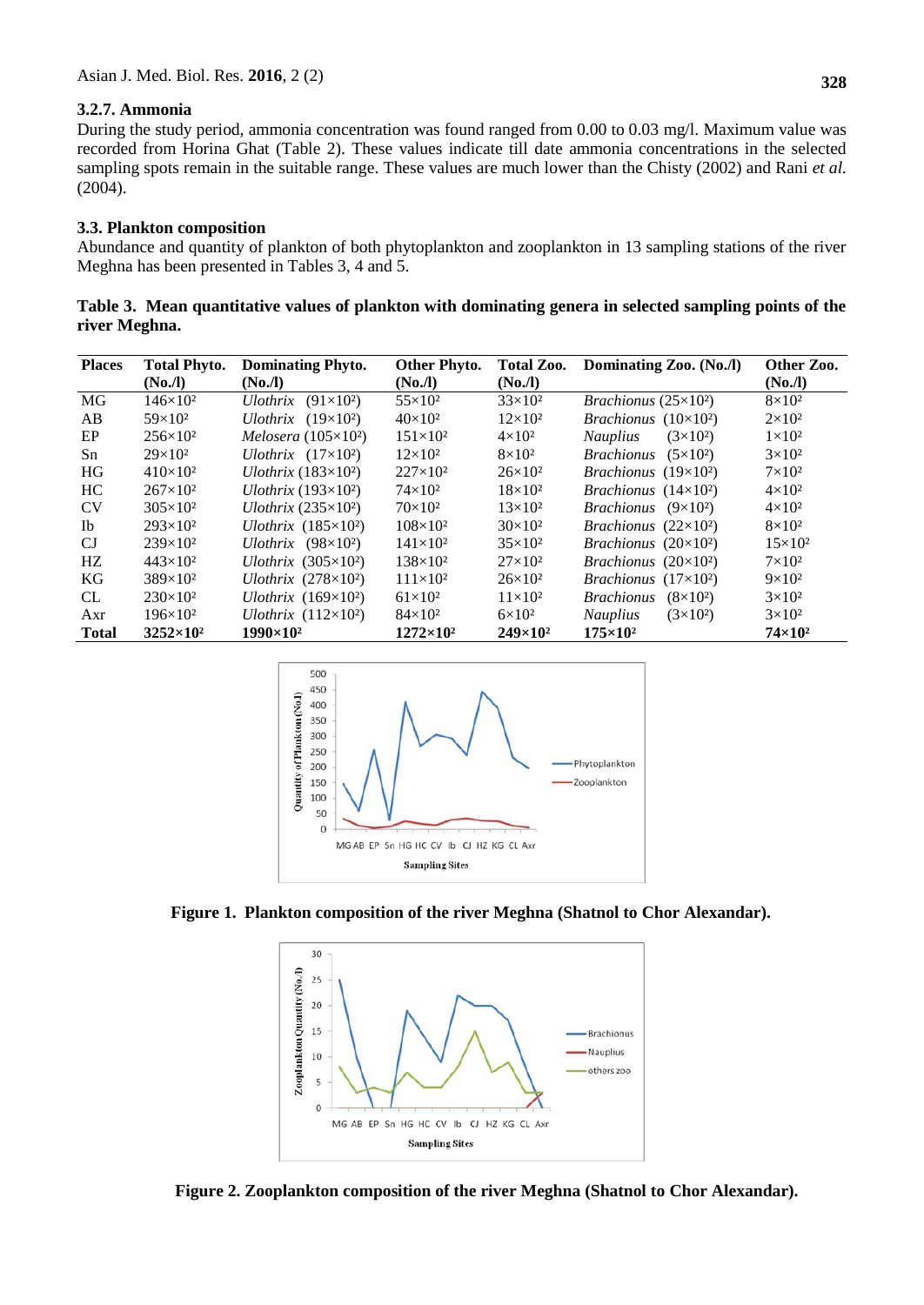





#### TP=Total Plankton

**Figure 4. Percent (%) composition of phytoplankton and zooplankton in the river Meghna (Shatnol to Chor Alexandar).**

|  |  |  | Table 4. Phytoplankton families with genus composition were observed during the study period. |
|--|--|--|-----------------------------------------------------------------------------------------------|
|  |  |  |                                                                                               |

| SL No. | Family            | Genus                                                                                  |
|--------|-------------------|----------------------------------------------------------------------------------------|
|        | Cholorophyceae    | Ankistrodesmus, Eudorina, Crucigenia, Chlamydomonas, Ceratium, Closterium,             |
|        |                   | Microspora, Genecularia, Pleodarina, Spirogyra,<br>Scenedesmus,<br><i>Gonatozygon,</i> |
|        |                   | Mougeotia, Volvox, Zygenema, Pediastrum                                                |
|        | Dinophyceae       | <b>Ulothrix</b> , Protoccocus                                                          |
|        | Bacillariophyceae | Amphora, Tabellaria, Coscinodesmus, Cyclotella, Ditoma, Fragilaria, Melosira,          |
|        |                   | Navicula, Nitzchia, Polycistis,, Stphanodesmus, Synedra, Asterionella                  |
| 4.     | Cyanophyceae      | Spirulina, Scenedesmus                                                                 |
| 5.     | Myxophyceae       | Tetrapedia, Coelosphaerium, Merismopedia, Oedogonium, Aphanocapsa                      |
| 6.     | Euglenophyceae    | <i>Tribonema</i>                                                                       |
|        | Xanthophyceae     | Trachelomonus, Euglena                                                                 |

|  | Table 5. Zooplankton families with genus composition were observed during the study period. |  |  |
|--|---------------------------------------------------------------------------------------------|--|--|
|  |                                                                                             |  |  |

| SL No.   | Family    | Genus                           |
|----------|-----------|---------------------------------|
|          | Rotifers  | Trichocera, Brachionu           |
| <u>.</u> | Copepods  | Nauplius, Diaptomus, Cyclops    |
| ິ.       | Cladocera | Daphnia, Diaphanosoma, Chydorus |
| 4.       | Ostracods | Cypris                          |

#### **3.3.1. Phytoplankton**

During the study period, 41 genera belongs to Bacillariophyceae with 13 genera, Chlorophyceae with 15 genera, Cyanophyceae with 3 genera, Dinophyceae with 2 genera, Euglenophyceae with 1 genus, Myxophyceae with 5 genera and Xanthophyceae with 2 genera were recorded (Table 4). In the river Meghna, phytoplanktons were dominated largely over zooplanktons (Figure 1). The mean contribution of phytoplankton was about 90.5% of the total planktonic organisms and zooplankton contributed the rest (Figure 4). Shafi *et al.* (1978) reported that higher percentage of phytoplankton 76.0 to 93.6% from the same ecosystem. Sundar *et al*. (1995) also reported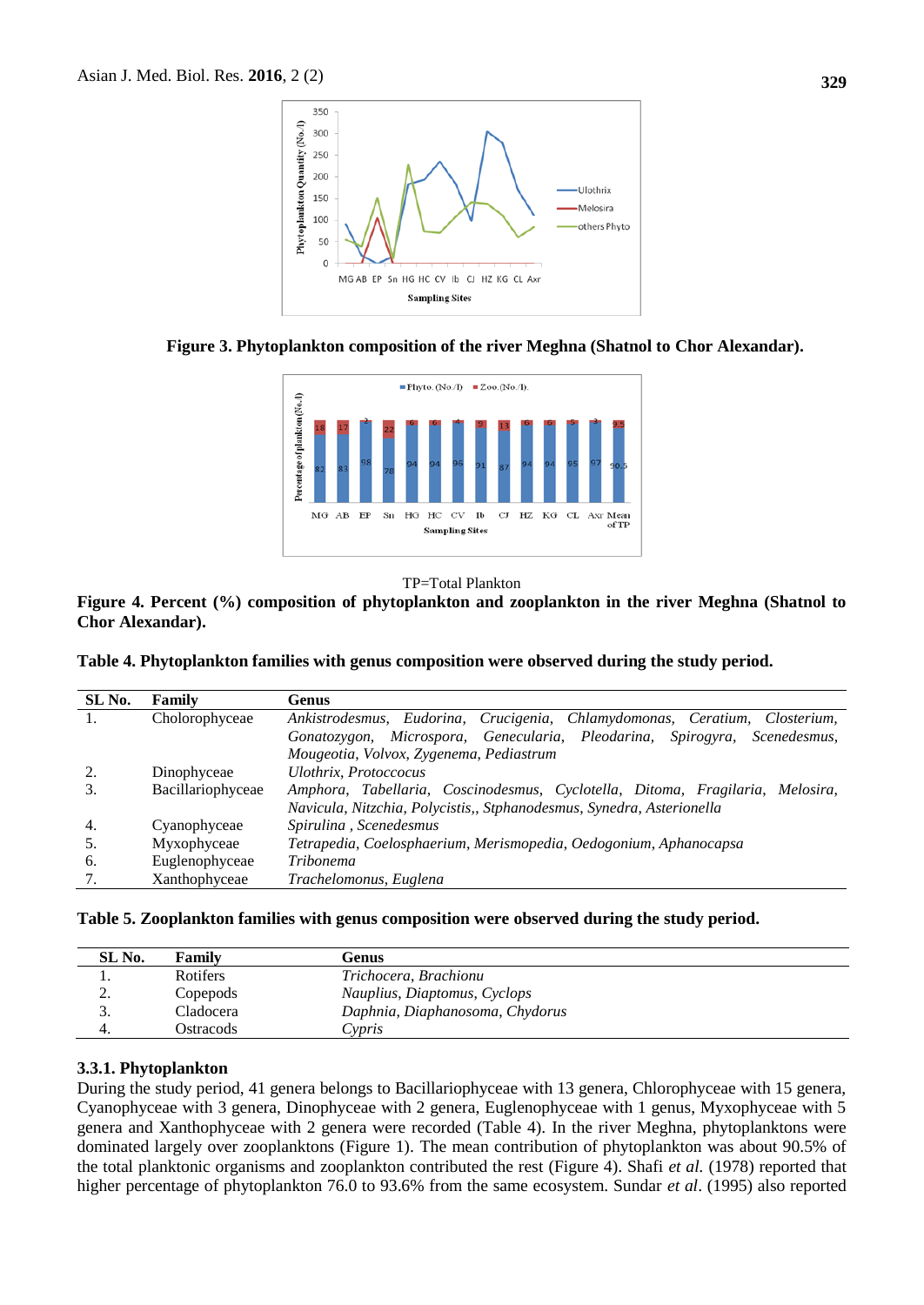that the major contribution of phytoplankton (> 97.0%) and lower concentration of zooplankton 0.13 to 2.4% at three stations in the Guala river of Uttar Pradesh, India. Higher phytoplankton concentrations in water normally indicate higher productivity. In the present study, total phytoplankton population  $(3252\times10^2)$  was dominated by Dinophyceae (*Ulothrix* 1885 ×10²), secondly Bacillariophyceae (*Melosira* 105 ×10²) and rest of (1262 ×10²) followed by Chlorophyceae, Cyanophyceae, Euglenophyceae, Myxophyceae, Xanthophyceae respectively (Figure 3).

## **3.3.2. Zooplankton**

During the present investigation, total 9 genera of zooplanktons were found with four families namely Rotifera with 2 genera, Cladocera with 3 genera, Copepoda with 3 genera and Ostracoda with 1 genus were identified from the selected sampling spots (Table 5). Zooplankton was found more than 9% in the total planktonic organisms. Shafi *et al.* (1978) and Sundar *et al*. (1995) reported the almost same observation in their investigations. Ahmed *et al*., (2003) also found that zooplankton contributed more than 3% in the total planktonic organisms. Creating factors such as light intensity, food availability, dissolved oxygen and predation affect the population dynamics of zooplankton. In this study, the zooplankton diversity was recorded in the following order, Rotifera>Copepoda>Cladocera>Ostracoda (Table 5). During the present investigation, presence of copepod with 3 genera and Cladocera with 3 genera were the most dominant groups in the study area of the Meghna River (Table 5).

Total zooplankton population (175×10²) was dominated by Rotifera (*Brachionus* 169 ×10²), Copepods (6×10²) and rest of (74 ×10²) followed by others (Table 3). A single genus of zooplankton namely *Brachionus* of specific group was found as a regular component for almost all sampling stations (Figure 2). However in the river Meghna, presence of zooplankton was found highest at Kaligonj and Eklaspur with 6 genera and lowest at Shatnol and Chor Ludhua with 2 genera (Table 5).

#### **4. Conclusions**

The present study concluded that physicochemical and planktonic characteristics of all the thirteen sites of the river Meghna showed wide range of variation. Higher presence of phytoplankton in the river Meghna indicates good physicochemical conditions and good water quality to a much extent showed less effect of pollution load. The physicochemical conditions of the river Meghna is good and provide a healthier environment for the growth and survival of fishes as well as biological communities. But it does not mean that the river is free from pollution and it is important to monitor regularly. Mainly management efforts should be made for the conservation approach and sustainable run of the river Meghna otherwise it will pollute rapidly and perhaps might be turn into the deadly condition after a certain period.

## **Conflict of interest**

None to declare.

## **References**

- Abida B and Harikrisna, 2008. Study on the quality of water in some streams of Cauvery river. E- Journal of Chemistry, 5:377-384.
- Ahmed KKU, SU Ahmed, MRA Hossain, T Ahmed, and S Rahman, 2003. Quantitative and qualitative assessment of plankton: some ecological aspect and water quality parameters of the river Meghna, Bangladesh. Bangladesh J. Fish Res., 7: 131‐140.
- APHA (American Public Health Association) 1995. Standard methods for the examination of water and waste water. 14th Ed., American Public Health Association. 1015 Eighteenth Street, N. W. Washington, D. C. 2036.
- Chisty N, 2002. Studies on biodiversity of freshwater zooplankton in relation to toxicity of selected heavy metals. Ph. D. Thesis submitted to M.L Sukhadia Univeristy Udaipur.
- Hambright KD and T Zohary, 2000. Phytoplankton species diversity control through competitive exclusion and physical disturbances. Limnol. Oceanogr., 45: 110-122.
- Haroon AKY, 1998. Hilsa shad: Fish for the teeming millions, new management alternatives needed for the hilsa young. Shad Journal.*,* 3:1‐12.
- Hujare MS, 2008. Seasonal variation of physicochemical parameters in the perennial tank of Talsande, Maharashtra. Ecotox. and Environ. Monitor., 18:233-242.
- Khan MAG and SH Choudhary, 1994. Physical and chemical limnology of lake Kaptai: Bangladesh, Tropical Ecol*.*, 35:35-51.